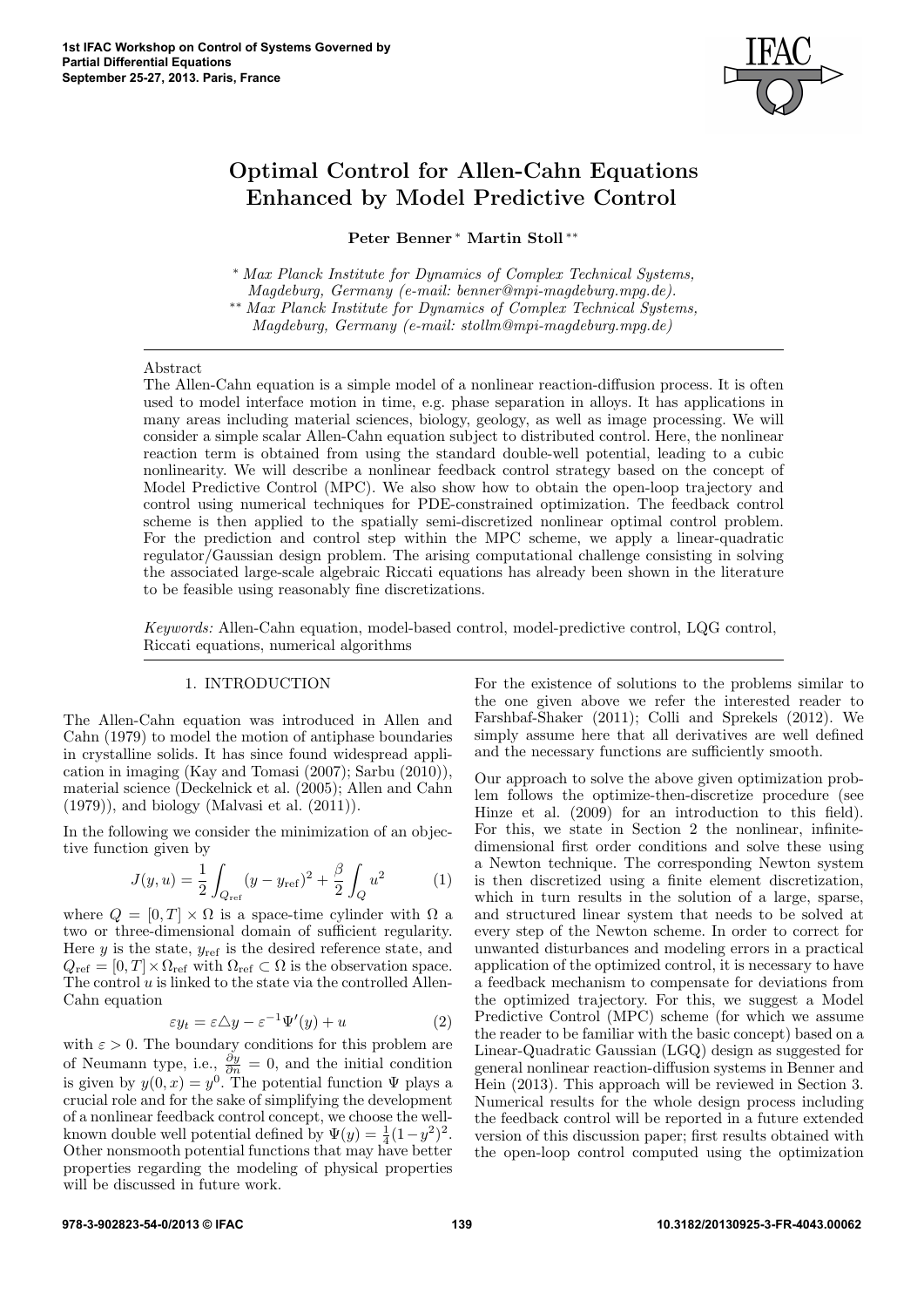procedure from Section 2 are contained in Section 4. We discuss our findings and open problems in Section 5.

# 2. OPTIMIZATION OF THE ALLEN-CAHN SYSTEM

For solving the optimization problem related to  $(1)$ – $(2)$ , we follow the formal Lagrange approach (see Tröltzsch  $(2010)$ ; Ito and Kunisch (2008)) and form the Lagrangian

$$
\mathcal{L}(y, u, p) = J(y, u) +
$$
\n
$$
\int_{Q} p(y_t - \Delta y - \varepsilon^{-2} y (y^2 - 1) - \varepsilon^{-1} u),
$$
\n(3)

employing the homogeneous Neumann boundary conditions and considering the simplified situation  $\Omega_{ref} = \Omega$ . The first order conditions for this problem can be obtained using the Fréchet derivative of  $\mathcal{L}$ . We thus obtain

$$
\mathcal{L}_y = (y - y_{\text{ref}}) - p_t - \Delta p - \frac{1}{\varepsilon^2} (3y^2 - 1)p = 0, \qquad (4)
$$

$$
\mathcal{L}_u = \beta u + \frac{1}{\varepsilon} p = 0,\tag{5}
$$

$$
\mathcal{L}_p = y_t - \Delta y - \varepsilon^{-2} y (y^2 - 1) + \varepsilon^{-1} u = 0.
$$
 (6)

A Lagrange-Newton or SQP (sequential quadratic programming) approach (see, e.g., Nocedal and Wright (2006)) now solves these nonlinear equations using a Newton scheme. We formalize this by writing (4) to (6) as  $G(x) = 0$ , which we approximately solve using an iteration based on

$$
G'(\bar{x})s = -G(\bar{x}),
$$

where  $\bar{x}$  is the previous iterate in the Newton step and  $s = x - \bar{x}$  represents the difference between the new and previous approximation to the solution. The differentiation of (4) to (6) results in the following Newton system

$$
\begin{bmatrix}\ns_y - \frac{1}{\varepsilon^2} (6\bar{y}) \bar{p}s_y & 0 & -(s_p)_t - \Delta s_p - \frac{1}{\varepsilon^2} (3\bar{y}^2 - 1) \\
0 & \beta s_u & \frac{1}{\varepsilon} s_p \\
(s_y)_t - \Delta s_p - \frac{1}{\varepsilon^2} (3\bar{y}^2 - 1) & \frac{1}{\varepsilon} s_u & 0\n\end{bmatrix}
$$
\n= :  $G'(\bar{x})s$ . (7)

Note that this can be formulated such that we solve for the updated approximation  $x = [y^T, u^T, p^T]^T$  rather than the step. This is done by considering the structure of the right hand side  $-G(\bar{x})$  and the explicit computation of the new right hand side  $G'(\bar{x})\bar{x} - \bar{G}(\bar{x})$ . At this stage we discretize (7) using finite elements in space and an implicit Euler scheme in time. Performing an all-at-once approach, i.e., we solve for all time-steps simultaneously, we obtain a linear system of the following form:

$$
\underbrace{\begin{bmatrix} \tau \mathcal{M}_y & 0 & -\mathcal{K}^T \\ 0 & \beta \tau \mathcal{M}_u & \varepsilon^{-1} \tau \mathcal{N} \\ -\mathcal{K}^T & \varepsilon^{-1} \tau \mathcal{N} & 0 \end{bmatrix}}_{=: \mathcal{A}} \begin{bmatrix} \mathbf{y} \\ \mathbf{u} \\ \mathbf{p} \end{bmatrix} = b.
$$
 (8)

Here  $K$  represents a one-shot discretization of the PDEconstraint, i.e.,

$$
\mathcal{K} = \begin{bmatrix} L_0 & & & \\ -M & L_1 & & \\ & \ddots & \ddots & \\ & & -M & L_{N_t} \end{bmatrix}
$$

where  $L_i = M + \tau K - M^{\frac{1}{\varepsilon^2}(3\bar{y}(t_i)^2 - 1)}$ . Here M and  $K$  are the mass and stiffness matrix, respectively. The matrix  $M<sup>f</sup>$  is a mass-like matrix whose entries are obtained when the test functions are integrated against the function f. Furthermore,  $\mathcal{M}_y = \text{blkdiag}(M^{1-\frac{1}{\varepsilon^2}(6\bar{y}(t_i))\bar{p}(t_i)})\forall i$  and  $\mathcal{M}_u = \mathcal{N} = \text{blkdiag}(M, \dots, \tilde{M})$ . Our discretization here follows an approach presented in Hinze et al. (2008); Stoll and Wathen (2013), which follows the paradigm that the discretize-then-optimize and the optimize-then-discretize approach coincide. More details on the derivation of allat-once methods can be found in Stoll and Wathen (2010).

As we now need to solve the linear system (8) at every step of the Newton iteration, the iterative scheme to carry out the approximation of the solution has to be efficient. Due to the size of  $A$ , the use of direct solvers (Duff et al. (1989)) is out of the question. We therefore employ a Krylov subspace method, namely the bi-conjugate gradient method (bicg) introduced in Fletcher (1976). Other methods (see, e.g., Saad (2003)) are of course possible. Without additional acceleration by a preconditioner  $P$ , the Krylov method typically converges very slowly. We now have to design the preconditioner  $\mathcal P$  in such a way that it is cheap to apply but still resembles the matrix  $A$  as much as possible. Note that the all-at-once approach combined with a preconditioning technique is performed in a matrixfree way as we never form the matrix  $A$  explicitly and only use its multiplication with a vector. The choice of a nonsymmetric solver is due to the fact that the preconditioner  $P$  can become indefinite, which is not possible to use within symmetric solvers such as CG or MINRES.

Motivated by a result proposed by Murphy et al. (2000) we want to approximate the  $(1, 1)$  block

$$
A = \begin{bmatrix} \tau \mathcal{M}_y & 0 \\ 0 & \beta \tau \mathcal{M}_u \end{bmatrix}
$$

and the Schur-complement

$$
S = \tau^{-1} \mathcal{K} \mathcal{M}_y^{-1} \mathcal{K}^T + \frac{\tau}{\beta} \mathcal{N} \mathcal{M}_u^{-1} \mathcal{N}^T
$$

well, as a good clustering of the eigenvalues typically leads to rapid convergence of the iterative solver. The block A is easily approximated as we are dealing with lumped mass matrices obtained by using the trapezoidal rule with Q1 elements within the finite element discretization. We can therefore simply invert the matrix A in our preconditioner. The construction of efficient Schur-complement approximations is typically more complicated and much of the research on preconditioners for PDE-constrained optimization has focused on this topic; see Pearson and Wathen (2012); Pearson et al. (2012); Kollmann and Zulehner (2012).

As a first step, a preconditioner ignoring the second term in S has proven to be effective for related problems (Rees et al. (2010)) when rather large values of the regularization parameter  $\beta$  are used, i.e.,  $\hat{S}_1 = \tau^{-1} \mathcal{K} \mathcal{M}_y^{-1} \mathcal{K}^T$  . We discuss this preconditioner here as its successors improving the parameter robustness typically are of a similar form. During the iterative process the action of  $\hat{S}_1^{-1} = \tau^{-1} \mathcal{K}^{-T} \mathcal{M}_y \mathcal{K}^{-1}$ would, due to the block-triangular structure of  $K$ , require the solution of the diagonal blocks of  $K$  representing the discrete Allen-Cahn block. As this is already not feasible for small mesh-sizes, we use a multigrid scheme of algebraic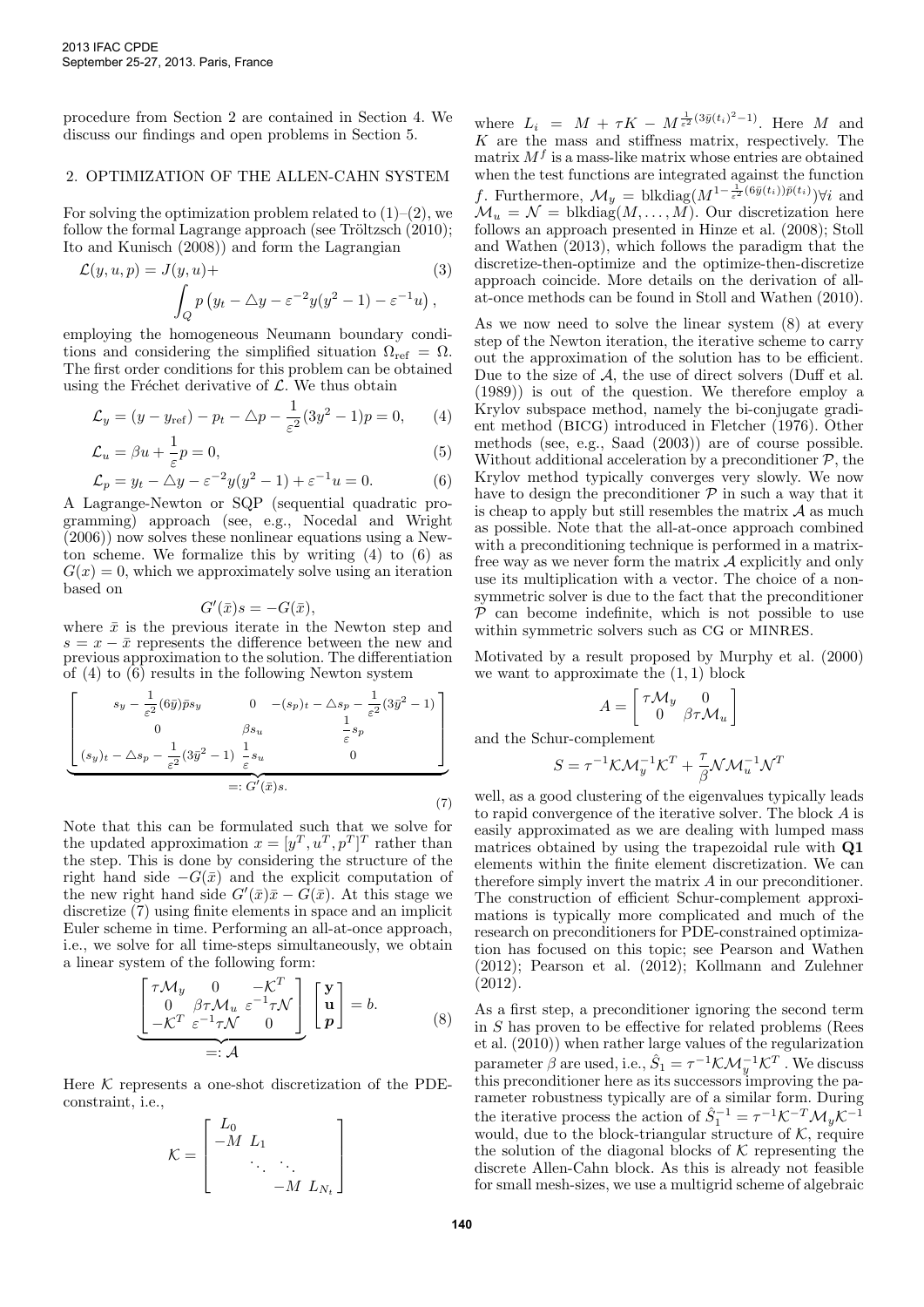type to approximate the inverse of the diagonal blocks of  $K$ . This means that only approximate solves with a discretized PDE are needed in the process of obtaining the solution to the control problem. Extensions of this preconditioner to improve on the robustness with respect to the crucial parameters are often of the form  $\hat{S}_2 = \tau^{-1}(\mathcal{K} + \mathcal{S}_1)$  $\hat{\mathcal{M}}\text{-}\mathcal{M}^{-1}_y(\mathcal{K}+\hat{\mathcal{M}})^T$ , where  $\hat{\mathcal{M}}$  represents a block-diagonal perturbation of the discretize time-dependent PDE that is designed in such a way to also match the previously ignored second term in  $S$  (see Pearson et al.  $(2012)$ ).

# 3. A MODEL PREDICTIVE CONTROL APPROACH

For applying an efficient feedback control strategy, we assume that the necessary control force can be applied in a subdomain  $\Omega_u$  of  $\Omega$ . The control system for deriving the feedback controller will be derived for the deviation from the optimized state  $y_{opt}$  and control  $u_{opt}$  computed using the approach in the previous section. Note that  $y_{\text{opt}}$  may deviate from  $y_{\text{ref}}$ , but the controller derived here is meant to keep the system as close as possible to the optimized state only. If the optimization leads to a trajectory too far from the desired state, it is unlikely that one can get closer with a feedback control strategy. So the quality of the eventual trajectory is basically determined by the open-loop control/optimization, and the feedback controller presented here is meant to ensure that this optimized trajectory is then realized in praxis.

Assuming that controlling the magnitude of the control signal suffices, we use the separation of variables approach for  $u(x,t) = b(x)v(t)$ . Now using a spatial semidiscretization based on the same finite element mesh used for the optimization scheme derived in the previous section, we obtain the following finite-dimensional optimal control problem, using  $y$ ,  $y_{opt}$ , and  $u$  to denote the resulting vector quantities (e.g., for linear nodal elements, the state and control approximations in the nodes of the finite element mesh):

$$
J(\mathbf{y}, \mathbf{u}) = \frac{1}{2} \int_0^T (\mathbf{y}(t) - \mathbf{y}_{\text{opt}}(t))^T M_{\text{ref}}(\mathbf{y}(t) - \mathbf{y}_{\text{opt}}(t)) dt + \frac{\beta}{2} \int_0^T v(t)^T v(t) dt
$$
(9)  
+  $\frac{1}{2} (\mathbf{y}(T) - \mathbf{y}_{\text{opt}}(T))^T R(\mathbf{y}(T) - \mathbf{y}_{\text{opt}}(T))$ 

subject to

$$
M\dot{\mathbf{y}}(t) = S\mathbf{y} - \varepsilon^{-2} F(\mathbf{y}) + \varepsilon^{-1} B\mathbf{v},\tag{10}
$$

where  $M$  and  $S$  represent the mass and negative stiffness matrix, respectively, obtained from the spatial discretization of  $(2)$ . The control operator matrix B is obtained by the FEM ansatz when testing against  $b$ ,  $M_{\text{ref}}$  is the mass matrices obtained by the FEM discretization on the observation domain  $\Omega_{ref}$ , and the penalization term for the deviation from the end state  $y_{\text{opt}}(T)$  involving a positive definite  $R$  is introduced to guarantee stabilization properties of the MPC approach (Ito and Kunisch (2001)).

In order to model the unknown disturbances, we add noise terms to the state equation  $(Fw_s(t))$ , the observed state  $(w_{\text{ref}})$ , and the initial conditions on each new time horizon in our MPC scheme  $(w_0)$ , all assumed to be independent Gaussian white noise processes with covariance matrices  $W_s, W_{\text{ref}}, W_0$ , respectively. Our MPC ansatz then consists in solving in each prediction step a linear-quadratic control problem using a Gaussian design, leading to a (local) LQG controller. The scheme, based on a given time grid

$$
0=t_0
$$

and user-defined prediction and control horizons  $T_p$  and  $T_c \ll T_p$  is then as follows:

(1) Prediction and optimization step on  $[t_i, t_i + T_p]$ : linearize  $(10)$  around the optimized trajectory  $\mathbf{y}_{\text{opt}}$  to obtain  $S_F = F'(\mathbf{y}(t_i))$ . Defining the deviation from the optimal trajectory and control as  $z(t) = y(t)$  –  $\mathbf{y}_{\text{opt}}(t)$ ,  $\tilde{u}(t) := v(t) - v_{\text{opt}}(t)$  (with  $v_{\text{opt}}(t)$  obtained from the separation of variables approach applied to  $u_{\text{opt}}(x,t)$ ,  $\overline{A} := S - \varepsilon^{-2} S_F$ , we obtain the linear state equation

$$
M\dot{z}(t) = Az(t) + \varepsilon^{-1}B\tilde{u}(t) + Fw_s(t),
$$

Denoting the discrete observation operator i.e. the restriction to  $\Omega_{\text{ref}}$ , by C, we solve the algebraic Riccati equation (ARE)

$$
0 = M^T X A + A^T X M + C^T M_{\text{ref}} C
$$

$$
-\frac{1}{\beta \varepsilon^2} M^T X B B^T X M \tag{11}
$$

for its unique symmetric positive semidefinite solution  $X_{\star}$  and compute the feedback (gain) matrix

$$
K = -\frac{1}{\beta \varepsilon} B^T X_\star M.
$$

Solve the filter ARE (FARE)

$$
0 = A\Sigma M^T + M\Sigma A^T + FW_s F^T
$$

$$
-M\Sigma C^T W_{\text{ref}}^{-1} C\Sigma M^T
$$
(12)

for its unique symmetric positive semidefinite solution  $\Sigma_{\star}$  and compute the estimator gain

$$
L = \Sigma_{\star} C^T W_{\text{ref}}^{-1}.
$$

(2) Implementation step on  $[t_i, t_i + T_c]$ : Feed the real system on  $[t_i, t_i + T_c]$  with

$$
v(t) = v_{\text{opt}}(t) - K(\hat{\mathbf{y}}(t) - \mathbf{y}_{\text{opt}}(t)),
$$

where the state estimation  $\hat{\mathbf{y}}(t)$  is obtained by first solving the nonlinear system (10) with initial condition  $\mathbf{y}(t_i) + w_0(t_i)$  on  $[t_i, t_i + T_c]$  to obtain  $\mathbf{y}(t)$  and then the estimator equation

$$
\dot{\hat{\mathbf{z}}}(t) = (A - LC)\hat{\mathbf{z}}(t) + B\tilde{u}(t) + LC\mathbf{y}(t)
$$

for  $\hat{\mathbf{z}}(t) = \hat{\mathbf{y}}(t) - \mathbf{y}_{\text{opt}}(t)$ .

(3) Receding Horizon Step:

Update  $t_{i+1} = t_i + T_c$  and go to the first step.

Under some technical assumptions, the above scheme ensures  $z(t) \rightarrow 0$  for  $T \rightarrow \infty$  and thus stabilization of the disturbed state to the desired optimal reference state; see Ito and Kunisch (2001, 2006); Benner and Hein (2010). For further details of the implementation of this approach, we refer to Benner and Hein (2010) and an upcoming extended version of this note.

## 4. NUMERICAL EXAMPLE

Here, we present the numerical results obtained by the open-loop (optimization) procedure described in Section 2 for a model problem. Full numerical tests using the MPC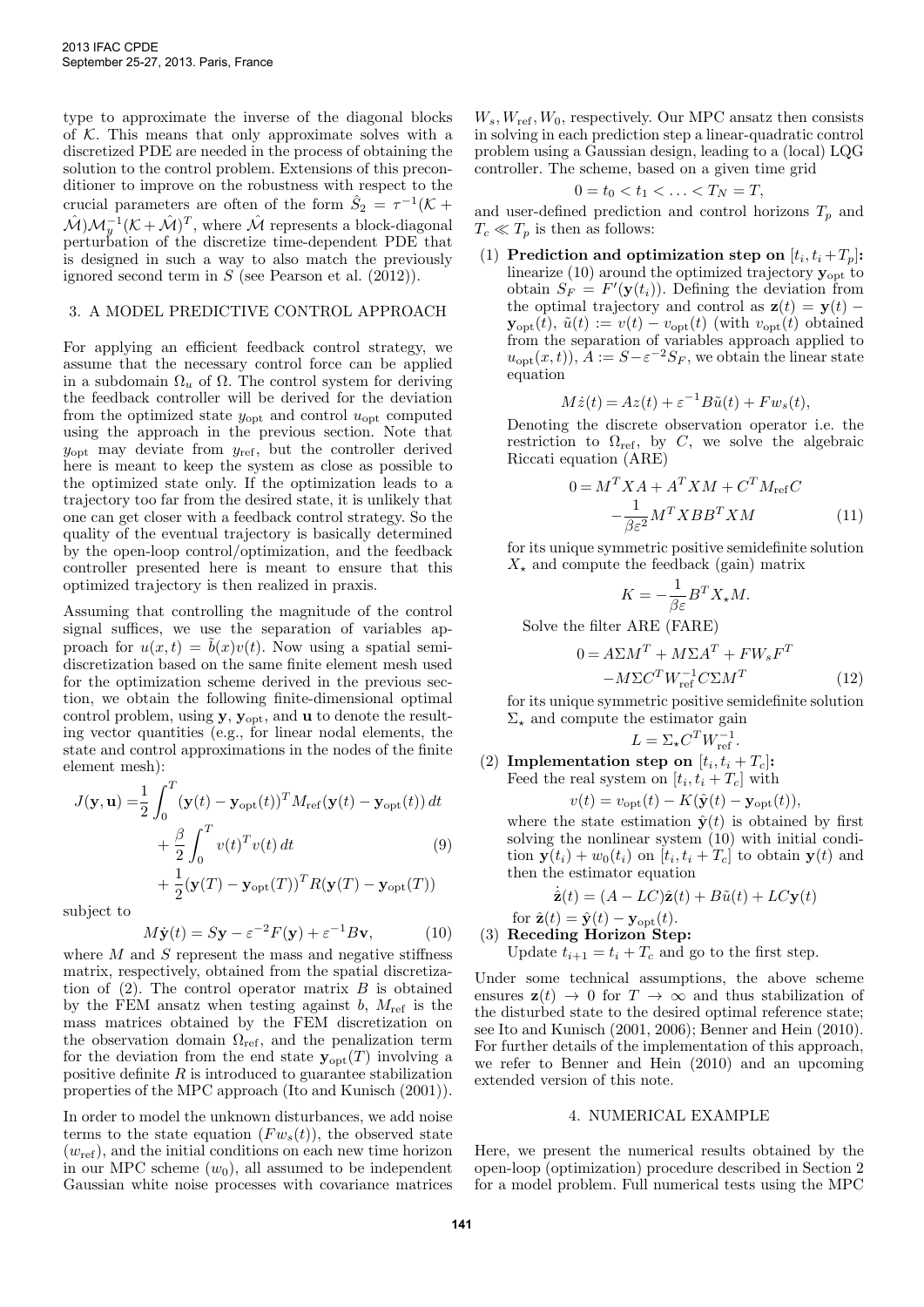

(a) Initial observed state (b) Reference state after 50 timesteps

Figure 1: Initial reference state and reference state at timestep 50 obtained by evaluating the Allen-Cahn equation with volume constraints and a double obstacle potential.



(a) Computed Control after 50 time-steps (b) Computed state after 50 time-steps

Figure 2: Computed control and state at time-step 50 obtained via the Lagrange-Newton method.

approach for compensating deviations from the optimized trajectory will be provided elsewhere.

The desired state  $y_{ref}$  is obtained from employing the Allen-Cahn equation with volume constraints and a nonsmooth obstacle potential to a two-dimensional dumbbell (shown in Figure 1b). We used  $\varepsilon = 0.05$  and time steps of size  $\Delta_T = 0.001$ . For details on the Allen-Cahn equation with volume constraints we refer to Blank et al.  $(2011)$ ; Garcke et al. (2008); Taylor and Cahn (1994).

We show the solution obtained for a rather large regularization parameter  $\beta = 10^{-1}$  in Figure 2. Table 1 shows the number of SQP iterations as well as the number of bicg iterations per SQP step. For the linear systems we used a stopping tolerance of 10<sup>−</sup><sup>4</sup> for the relative residual and the SQP method was stopped when the relative change between two consecutive solutions was less than 10<sup>−</sup><sup>4</sup> . The control problem was solved for  $\tau = 0.01$  over the time interval [0, 1].

Table 1: Results for the solution of the control problem showing the number of BICG iterations for each SQP step.

 $\overline{\phantom{a}}$ 

| DoF<br>SQP<br><b>BICG</b><br>$\beta = 10^{-1}$<br>5 042 223<br>15<br>step 1  |  |  |
|------------------------------------------------------------------------------|--|--|
|                                                                              |  |  |
|                                                                              |  |  |
| step 2<br>18<br>20<br>step 3<br>20<br>step 4<br>20<br>step 5<br>step 6<br>20 |  |  |

# 5. CONCLUSIONS

We have investigated a model predictive control concept for Allen-Cahn equations. We have presented a numerical scheme to obtain an open-loop control based on a full discretization of the formal first-order necessary optimality system for the associated abstract optimal control problem. In order to compensate for deviations from the optimized trajectory when applying the optimal control in a practical situation, we suggest to use an MPC scheme based on an LQG design. This requires solving coupled algebraic Riccati equations which nowadays can be done efficiently for medium-grain discretizations. Future work will include the usage of coarse grids and model reduction to speed-up the MPC step with the aim of facilitating real-time computations. Another research direction will be to investigate vector Allen-Cahn equations as well as the study of different potential functions and problems with degenerate mobility term, leading to the Cahn-Hilliard system.

#### REFERENCES

- S.M. Allen and J.W. Cahn. A microscopic theory for antiphase boundary motion and its application to antiphase domain coarsening. Acta Metallurgica, 27(6): 1085–1095, 1979.
- W. Bangerth, R. Hartmann, and G. Kanschat. deal.II a general-purpose object-oriented finite element library. ACM Trans. Math. Software, 33(4):Art. 24, 27 pages, 2007.
- P. Benner and S. Hein. MPC/LQG for infinitedimensional systems using time-invariant linearizations. in D. Hömberg, F. Tröltzsch (eds.), System Modeling and Optimization. 25th IFIP TC 7 Conference, Berlin, Germany, September 12-16, 2011, pages 217–224, IFIP AICT, Vol. 391, Springer-Verlag, Heidelberg, 2013.
- P. Benner and S. Hein. Model predictive control based on an LQG design for time-varying linearizations. Chemnitz Scientific Computing Preprints 09- 07, TU Chemnitz, March 2010. Available online at http://nbn-resolving.de/urn:nbn:de:bsz:ch1-201000221.
- L. Blank, H. Garcke, L. Sarbu, and V. Styles. Primal-dual active set methods for Allen-Cahn variational inequalities with non-local constraints. Numerical Methods for Partial Differential Equations, 2011.
- P. Colli and J. Sprekels. Optimal control of an allencahn equation with singular potentials and dynamic